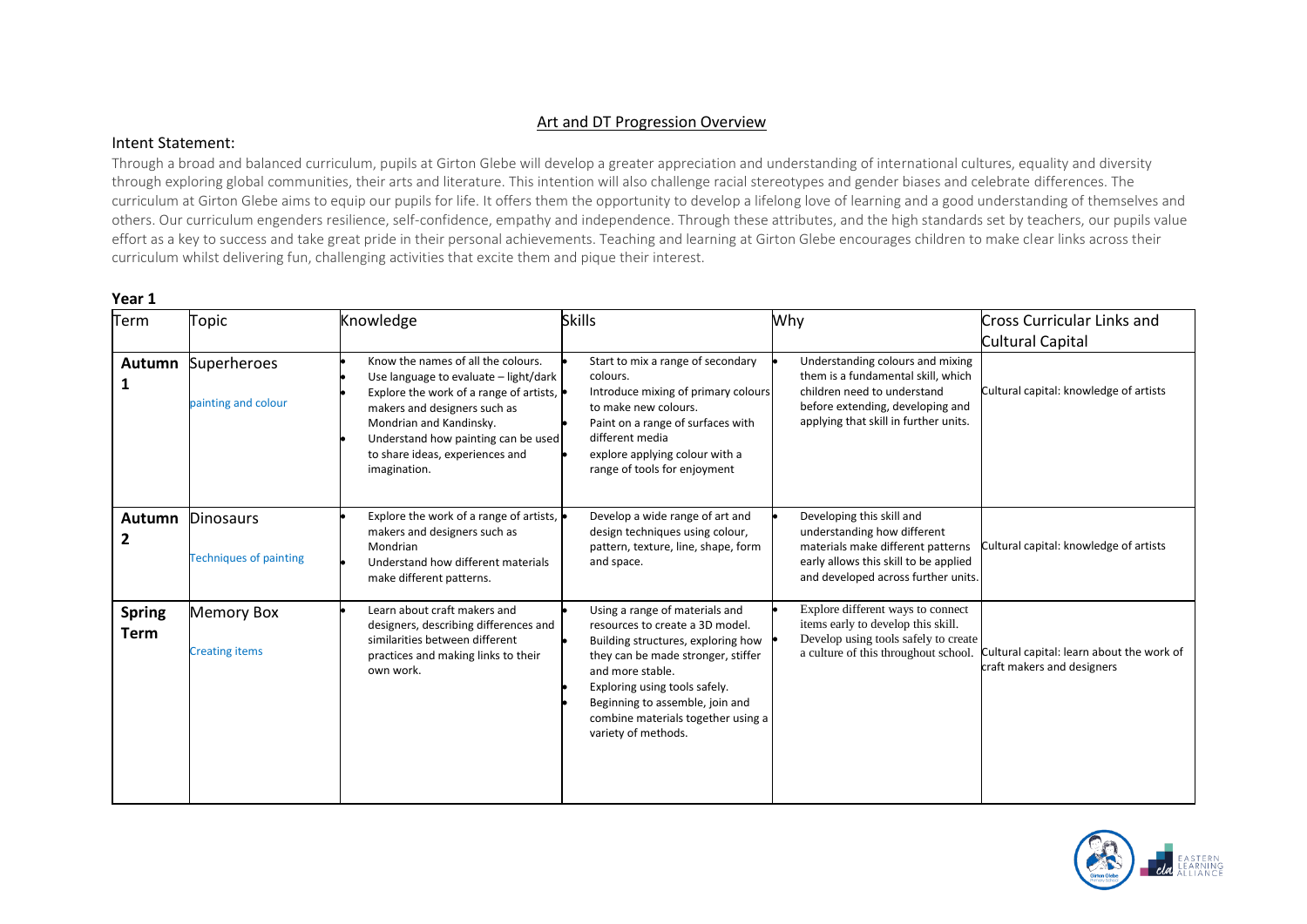| <b>Summer</b> | Paws, Claws and<br><b>Whiskers</b><br>colour, pattern, texture, line,<br>shape, form and space | Appreciate how soft and hard pencils<br>create different effects and how they<br>can be used.<br>That art can be appreciated and<br>enjoyed.                | Use soft and hard pencils to create<br>different types of lines.<br>Say what they like about their and<br>others' work of art.<br>Design and make art to express<br>ideas.<br>Use textural materials, including<br>paper and fabric, to create a simple<br>collage<br>Identify and use paints in the<br>primary colours. | Developing this skill early allows it Science<br>to be applied and developed across<br>further units. |                                                                         |
|---------------|------------------------------------------------------------------------------------------------|-------------------------------------------------------------------------------------------------------------------------------------------------------------|--------------------------------------------------------------------------------------------------------------------------------------------------------------------------------------------------------------------------------------------------------------------------------------------------------------------------|-------------------------------------------------------------------------------------------------------|-------------------------------------------------------------------------|
| <b>Summer</b> | The Enchanted<br>Wood                                                                          | Learn about craft makers and<br>designers, describing differences and<br>similarities between different<br>practices and making links to their<br>own work. | Using a range of materials and<br>resources to create a 3D model.<br>Building structures, exploring how<br>they can be made stronger, stiffer<br>and more stable.<br>Exploring using tools safely.<br>Beginning to assemble, join and<br>combine materials together using a<br>variety of methods.                       | Develop on their work from Spring<br>Term                                                             | Cultural capital: learn about the work of<br>craft makers and designers |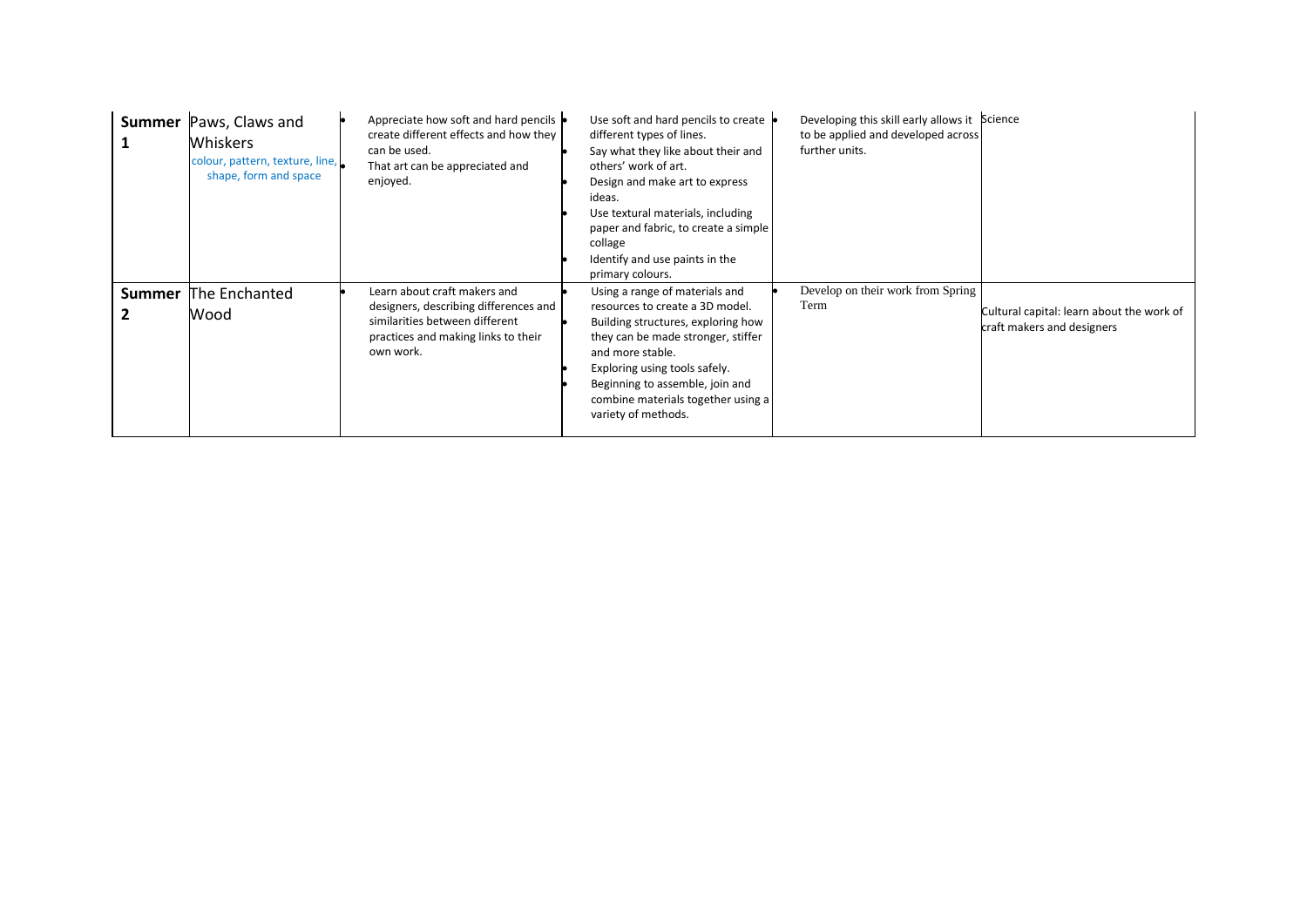| Term                   | Topic                                                                                       | Knowledge                                                                                                                                                                                                   | <b>Skills</b>                                                                                                                                                                                                                                                       | Why                                                                                                                    | Cross Curricular Links and<br>Cultural Capital                                   |
|------------------------|---------------------------------------------------------------------------------------------|-------------------------------------------------------------------------------------------------------------------------------------------------------------------------------------------------------------|---------------------------------------------------------------------------------------------------------------------------------------------------------------------------------------------------------------------------------------------------------------------|------------------------------------------------------------------------------------------------------------------------|----------------------------------------------------------------------------------|
| Autumn<br>1            | Land Ahoy<br>Exploring techniques in art<br>and materials                                   | Explore the work of a range of artists,<br>makers and designers.<br>Understand how colour was used by<br>pirates.<br>Understand how painting can be used<br>to share ideas, experiences and<br>imagination. | Using a range of materials<br>creatively to design and make<br>products.<br>Using drawing and painting to<br>develop and share their ideas,<br>experiences and imagination.<br>Developing a wide range of art and<br>design techniques using colour.                | Build on skills learnt in Year 1 and<br>$\bullet$<br>extend them.                                                      | Cultural capital: learn about art and<br>colour has been used to express meaning |
| Autumn<br>$\mathbf{2}$ | Magnificent<br>Monarchs<br>artwork based on royal<br>residencies and the Bayeux<br>tapestry | Understand how different materials<br>create different patterns, textures<br>and form.                                                                                                                      | Using a range of materials and<br>resources to create a portrait.<br>Developing our observation skills to<br>pay attention to detail in our<br>drawing and painting.<br>Using joining techniques to attach<br>items together<br>Beginning to develop sewing skills. | Build on skills learnt in Year 1 and History - monarchs<br>$\bullet$<br>extend them.                                   | Cultural capital: Monarchy and history of<br>it. Bayeux Tapestry                 |
| <b>Spring</b>          | Moon Zoom<br><b>Create Spaceships and</b><br>rockets<br>Pop Art                             | Discovering 'Pop Art' and using this to .<br>create images with bold colours and<br>patterns.<br>Building structures, exploring how<br>they can be made stronger, stiffer<br>and more stable.               | Using a range of materials and<br>resources to create a 3D model.<br>Exploring using tools safely.<br>Beginning to assemble, join and<br>combine materials together using a<br>variety of methods.                                                                  | Introduce children to a different<br>form of art and how it has<br>developed and shaped with and<br>alongside culture. | Science<br>History<br>Cultural Capital: Artists such as Andy<br>Warhol           |
| <b>Spring 2</b>        | Moon Zoom<br><b>Create Spaceships and</b><br>rockets<br>Cooking                             | Building structures, exploring how<br>they can be made stronger, stiffer<br>and more stable.                                                                                                                | Using a range of materials and<br>resources to create a 3D model.<br>Exploring using tools safely.<br>Beginning to assemble, join and<br>combine materials together using a<br>variety of methods.                                                                  | Develop the skills of cooking, which Science<br>will be built on throughout school. History                            |                                                                                  |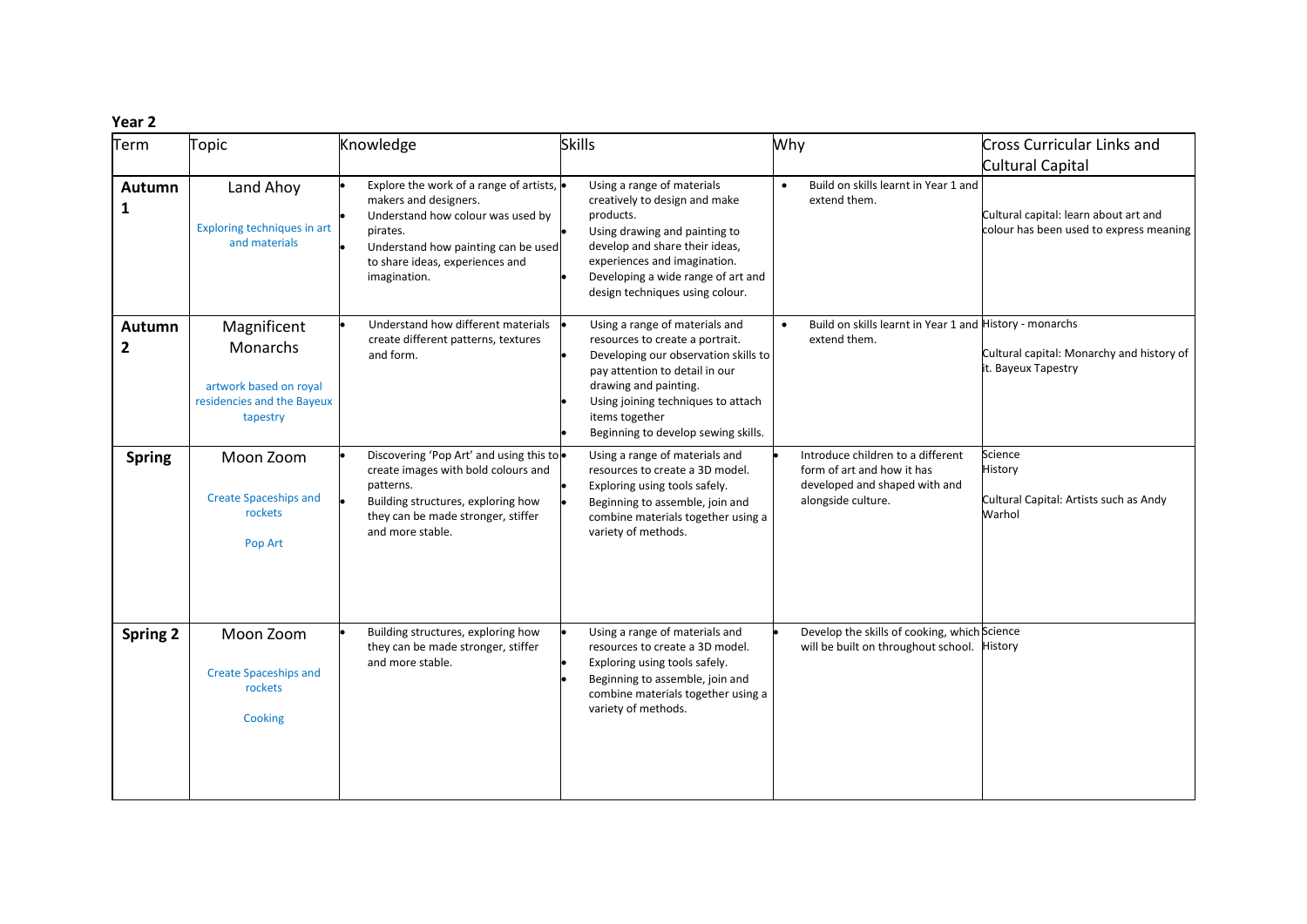| <b>Summer</b> | <b>Street Detectives</b><br><b>Local Artists</b><br><b>Building Houses</b> | Building structures, exploring how<br>they can be made stronger, stiffer<br>and more stable.             | Consolidate skills of building and<br>Geography<br>Using a range of materials and<br>$\bullet$<br>combining materials to create<br>History<br>resources.<br>something.<br>Developing our observation skills to<br>pay attention to detail in our<br>drawing, painting and constructing.<br>Exploring using tools safely.<br>Beginning to assemble, join and<br>combine materials together using a<br>variety of methods. | Cultural capital: Great Fire of London |
|---------------|----------------------------------------------------------------------------|----------------------------------------------------------------------------------------------------------|--------------------------------------------------------------------------------------------------------------------------------------------------------------------------------------------------------------------------------------------------------------------------------------------------------------------------------------------------------------------------------------------------------------------------|----------------------------------------|
| <b>Summer</b> | Coastline<br><b>Waves artwork</b><br>3D coastal scene                      | How different materials can create<br>pattern, texture, shape and form<br>linked to our desired outcome. | Consolidating all of the skills learn Geography<br>Use a range of materials and<br>$\bullet$<br>resources to create a 3D model<br>across KS1<br>Develop our observation skills to<br>pay attention to detail in our<br>drawing and painting.<br>Use joining techniques to attach<br>items together                                                                                                                       |                                        |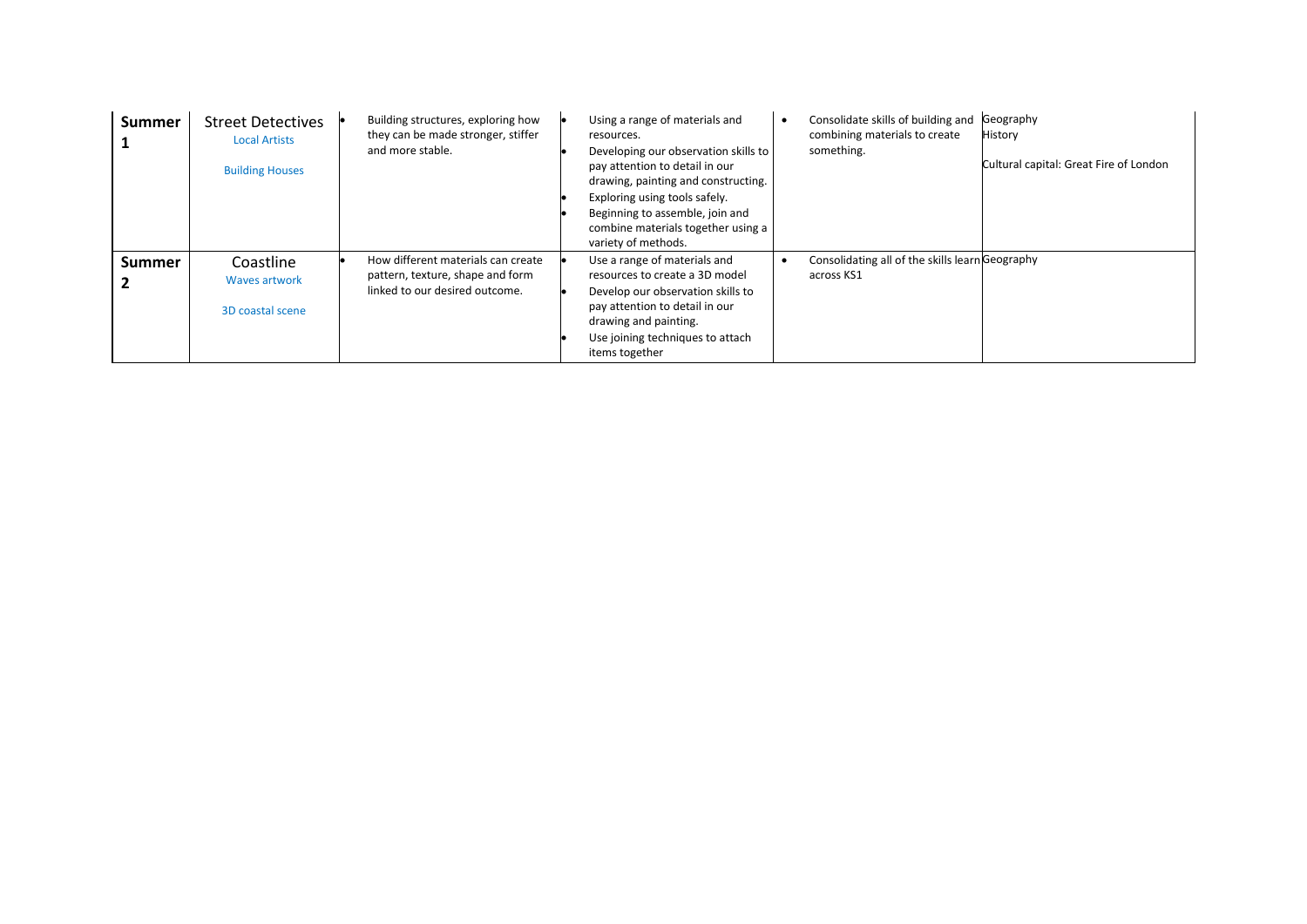| Term                   | Topic                                                                                      | Knowledge                                                                           | <b>Skills</b>                                                                                                                                                                                                                                                                                                                                                                                                                     | Why                     | <b>Cross Curricular Links and</b>                                                                          |
|------------------------|--------------------------------------------------------------------------------------------|-------------------------------------------------------------------------------------|-----------------------------------------------------------------------------------------------------------------------------------------------------------------------------------------------------------------------------------------------------------------------------------------------------------------------------------------------------------------------------------------------------------------------------------|-------------------------|------------------------------------------------------------------------------------------------------------|
|                        |                                                                                            |                                                                                     |                                                                                                                                                                                                                                                                                                                                                                                                                                   |                         | Cultural Capital                                                                                           |
| <b>Autumn</b><br>1     | <b>Tribal Tales</b><br><b>Cave Art</b>                                                     | Understanding the importance of<br>cave art.                                        | Improve mastery of art & design<br>techniques, including drawing and<br>painting, with a range of materials<br>(e.g., pencil, charcoal, paint)                                                                                                                                                                                                                                                                                    | Links to the topic area | History<br>Cultural capital: how art is used to<br>communicate and express ideas and<br>emotions.          |
| Autumn<br>$\mathbf{2}$ | Rocks, Relics and<br><b>Rumbles</b><br><b>Firework Painting</b><br><b>Making volcanoes</b> | Different materials and techniques<br>can create different patterns and<br>texture. | Improve mastery of art and design<br>techniques, including drawing,<br>painting and sculpture with a<br>range of materials (for example,<br>pencil, charcoal, paint, clay)<br>Begin to select tools and materials;<br>use correct vocabulary to name<br>and describe them.<br>Learn to use hand tools safely and<br>appropriately.<br>With confidence talk about their<br>ideas, saying what they like and<br>dislike about them. | Links to the topic area | Geography<br>Cultural capital: how art is used to<br>communicate and express ideas of<br>natural phenomena |
| <b>Spring</b><br>1     | The Romans<br><b>Mosaics</b>                                                               | Learn about Roman mosaics and<br>mosaic techniques.                                 | Use preliminary sketches in a<br>sketchbook to communicate an<br>idea or experiment with a<br>technique<br>Use and combine a range of visual<br>elements in mosaic artwork.<br>Make suggestions for ways to<br>adapt and improve a piece of<br>artwork.                                                                                                                                                                           | Links to the topic area | History<br>Cultural capital: mosaics and their<br>importance and the messages they<br>conveyed             |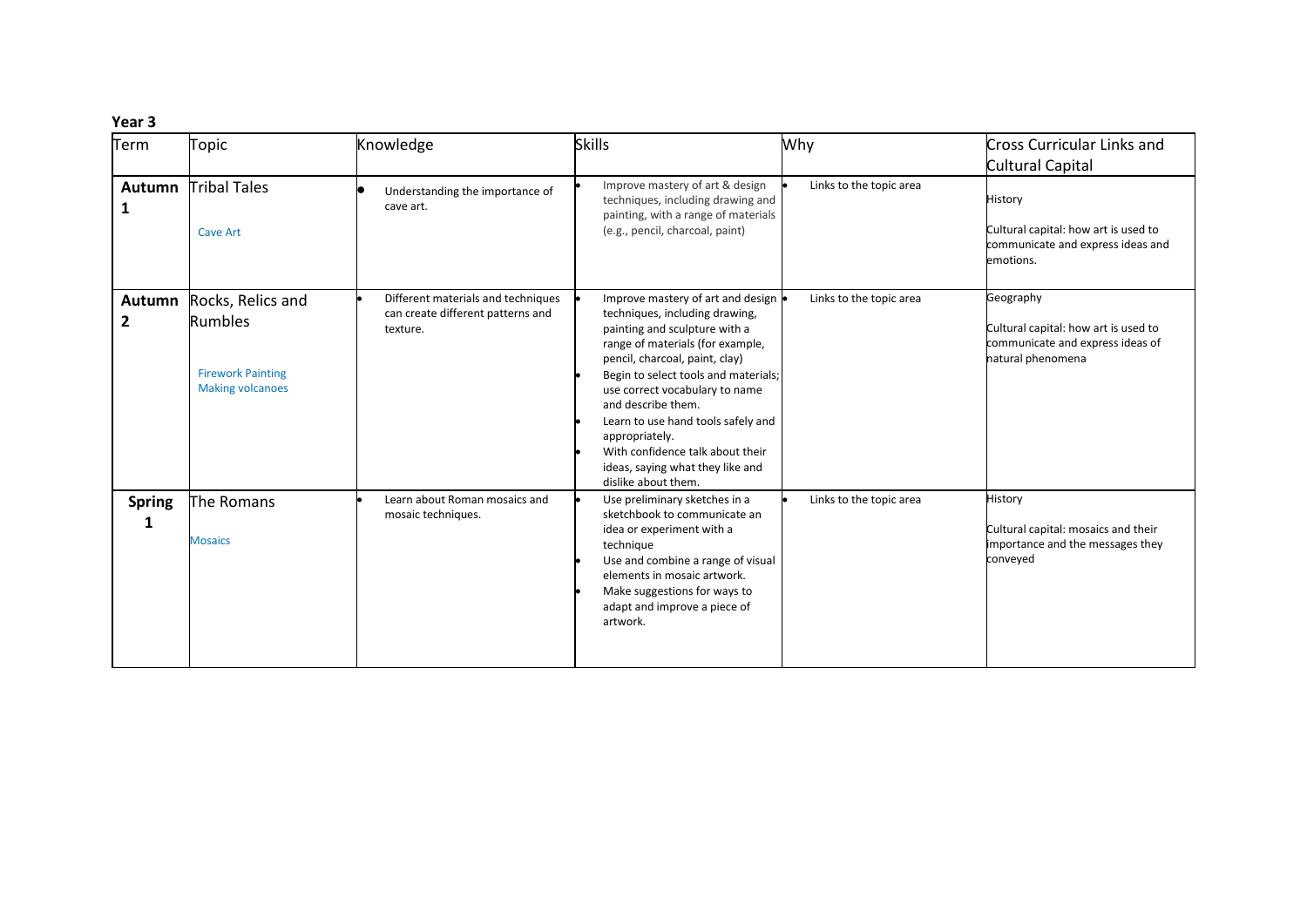| <b>Spring</b><br>2            | The Romans<br><b>Scutums</b>                 | Understanding how to link and<br>combine materials. | Designing a usable shield, using a<br>range of tools and materials.<br>Discerning which tools and<br>materials are best suited for the<br>project.                                                                                                                                                                    | Links to the topic area                                                    | History<br>Cultural capital: Scutums and their usage<br>in history. |
|-------------------------------|----------------------------------------------|-----------------------------------------------------|-----------------------------------------------------------------------------------------------------------------------------------------------------------------------------------------------------------------------------------------------------------------------------------------------------------------------|----------------------------------------------------------------------------|---------------------------------------------------------------------|
| <b>Summer</b><br>1            | Flow<br>3D maps using different<br>materials | Using clay<br>Using watercolours                    | Improve mastery of art & design<br>techniques, including drawing and<br>painting, with a range of materials<br>Develop their techniques,<br>including their control and their<br>use of materials, with creativity,<br>experimentation and an increasing<br>awareness of different kinds of art,<br>craft and design. | Links to the topic area                                                    | Geography<br>Cultural capital: Geographical landscape<br>of the UK  |
| <b>Summer</b><br>$\mathbf{2}$ | Scrumdiddlyumptious<br>cooking               | Cooking, cutting and combining<br>materials.        | Develop their techniques,<br>including their control and their<br>use of materials.                                                                                                                                                                                                                                   | Links to the topic area<br>Developing the skills of cooking<br>and baking. | Geography<br>Cultural capital: food from around the<br>world        |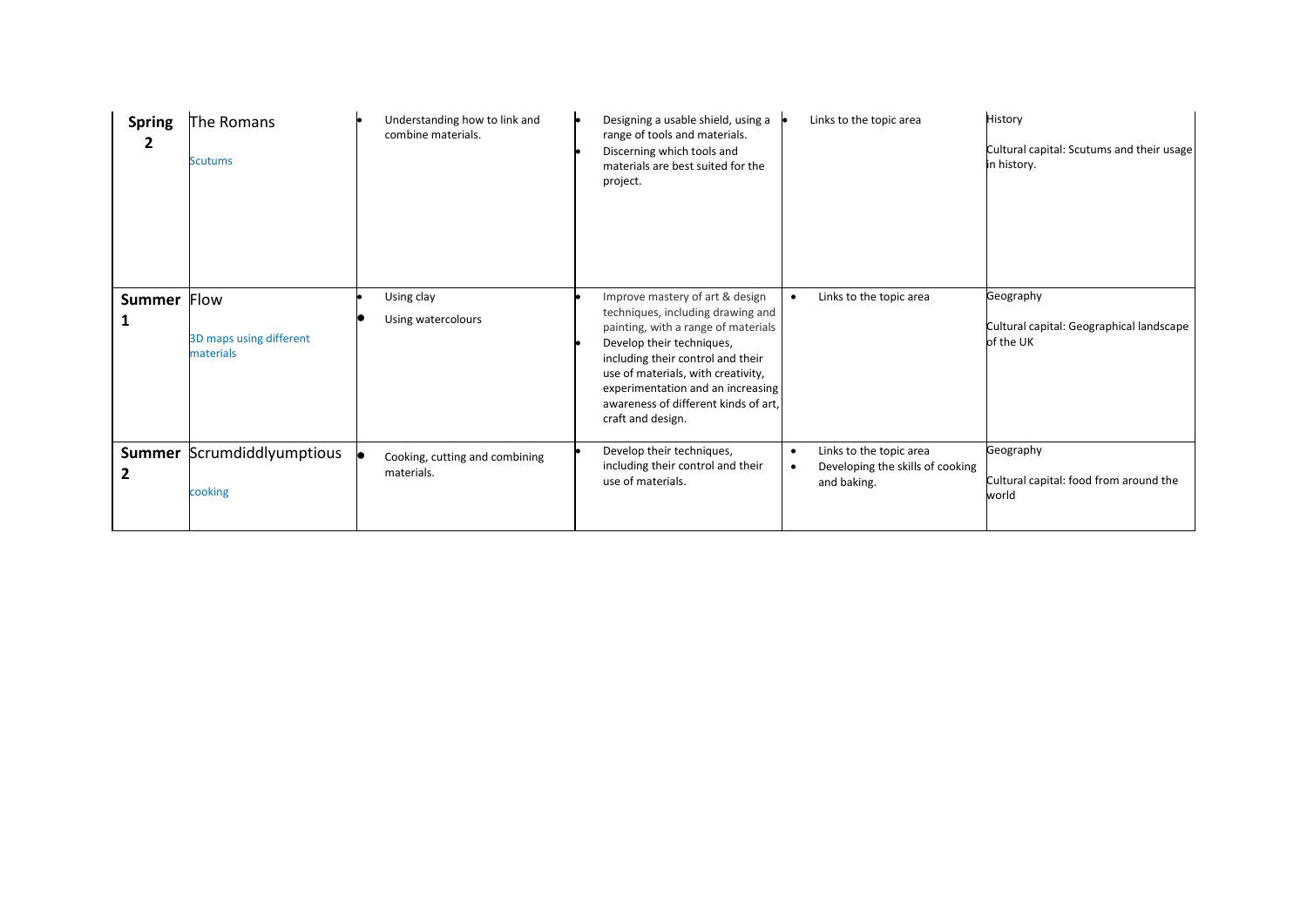| Term          | Topic                                                          | Knowledge                                                                          | <b>Skills</b>                                                                                                                                                                                                                                                                                                                                                                                                                                                           | Why                                                                                           | <b>Cross Curricular Links and</b><br>Cultural Capital                                                             |
|---------------|----------------------------------------------------------------|------------------------------------------------------------------------------------|-------------------------------------------------------------------------------------------------------------------------------------------------------------------------------------------------------------------------------------------------------------------------------------------------------------------------------------------------------------------------------------------------------------------------------------------------------------------------|-----------------------------------------------------------------------------------------------|-------------------------------------------------------------------------------------------------------------------|
| Autumn<br>1   | Road Trip USA<br><b>Totum Poles and Longhouses</b>             | The process of designing and making<br>a product.<br>Scaled drawings               | Generating ideas for an item,<br>considering its purpose and the<br>user.<br>Making labelled drawings showing<br>$\bullet$<br>the specific features.<br>Planning how to use materials and<br>equipment.<br>Explaining and analysing their<br>$\bullet$<br>choice of materials for the<br>product.<br>Working safely and accurately<br>with a range of tools.<br>Measuring, marking and<br>$\bullet$<br>assembling components.<br>Evaluating their product.<br>$\bullet$ | Links to project area<br>$\bullet$<br>Develop and build on skills from<br>$\bullet$<br>Year 3 | History<br>Cultural capital: the symbolism of totum<br>poles, understanding how different<br>people live.         |
| Autumn<br>2   | <b>Gods and Mortals</b><br>tone, texture and<br>shadow         | Different sketching techniques to<br>create different effects                      | Creating sketches to record<br>observations.<br>Reviewing and revisiting ideas<br>rehearsed and analyse them.<br>Improving their techniques with<br>pencil and charcoal.                                                                                                                                                                                                                                                                                                | Links to project area<br>Develop and build on skills from<br>Year 3 and KS1                   | History<br>Cultural capital: Greek Gods and how<br>they have influenced history and art                           |
| <b>Spring</b> | Misty Mountain,<br><b>Winding River</b><br>painting techniques | the art of Hokusai, and landscape<br>artists such as Turner, Monet and<br>Hockney. | Identifying, mixing and using warm<br>and cool paint colours to evoke<br>warmth or coolness in a painting.<br>Developing a painting from<br>drawings.<br>Using light and dark within a<br>painting and showing an<br>understanding of complimentary<br>colours.<br>Using sketchbooks to collect and<br>record visual information.<br>Starting to look at working in the<br>same style as a selected artist.                                                             | Links to project area<br>Develop and build on skills from<br>Year 3 and KS1                   | Geography<br>Cultural Capital: the art of Hokusai, and<br>landscape artists such as Turner, Monet<br>and Hockney. |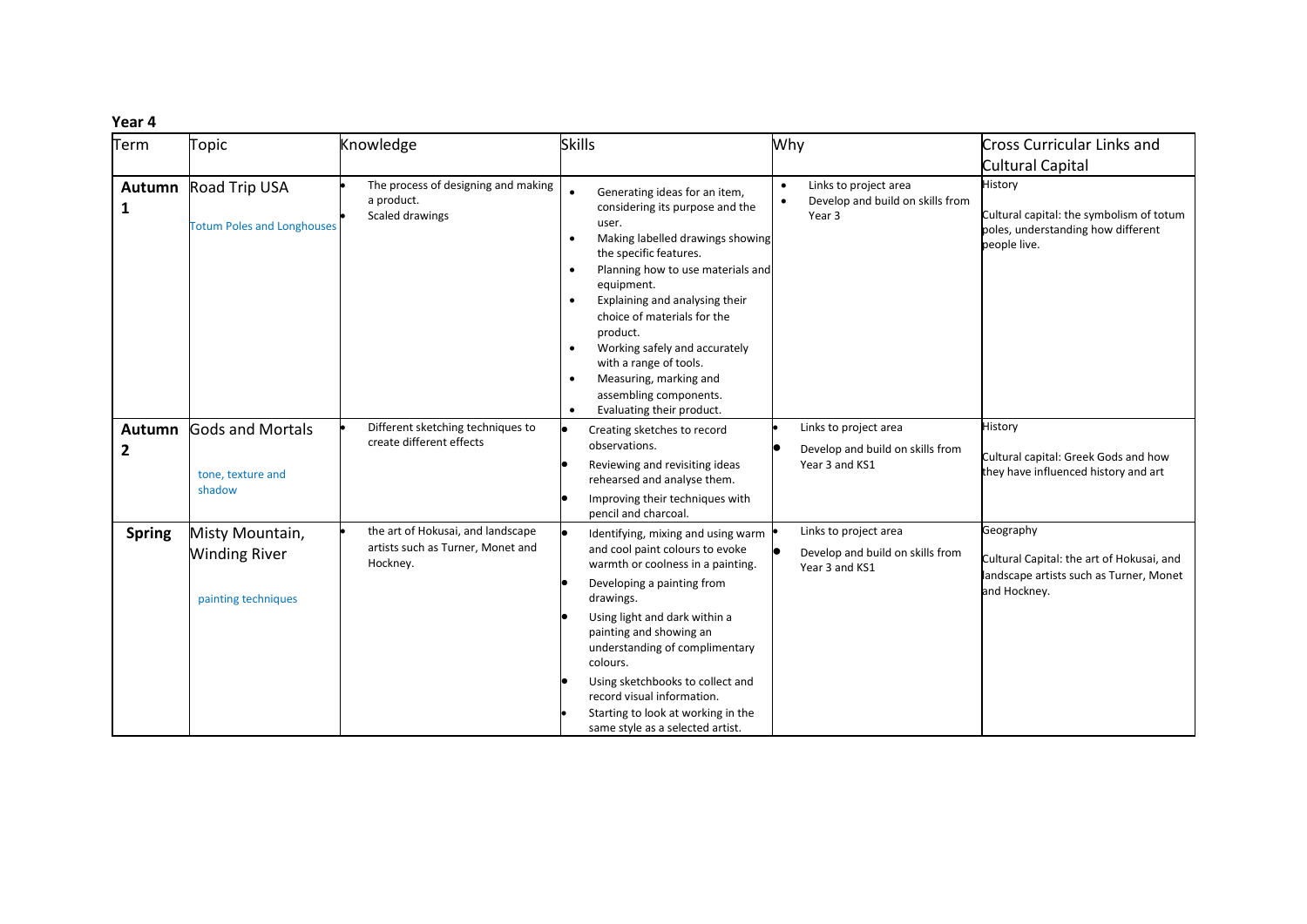| <b>Summer</b><br>1 | <b>Traders and Raiders</b><br><b>Viking Longboats</b> | The process of designing and making $\vert$<br>a product.<br>Scaled drawings<br>How Vikings made their boats and<br>why they used certain colours. | Use research to develop ideas for a<br>plan of a Viking Longboat<br>Generate, develop and<br>communicate ideas for their model<br>select from and use a wide range<br>equipment to<br>tools<br>and<br>of<br>perform practical<br>tasks [for<br>example, cutting, shaping, joining<br>and finishing].<br>evaluate their ideas and products<br>against their own design criteria<br>and consider the views of others to<br>improve their work; | Links to project area<br>Develop and build on skills from<br>Year 3 and KS1 | History<br>Cultural Capital: how Vikings have<br>influenced culture.                   |
|--------------------|-------------------------------------------------------|----------------------------------------------------------------------------------------------------------------------------------------------------|----------------------------------------------------------------------------------------------------------------------------------------------------------------------------------------------------------------------------------------------------------------------------------------------------------------------------------------------------------------------------------------------------------------------------------------------|-----------------------------------------------------------------------------|----------------------------------------------------------------------------------------|
| 2                  | <b>Summer Blue Abyss</b><br>batik                     | The process of designing and making<br>a product.<br>How Batik works.                                                                              | Using sketchbooks to collect and<br>record visual information from<br>different sources.<br>Adapting work.<br>Using batik.<br>Becoming confident in applying<br>colour with tie dye.<br>Applying decoration using needle<br>and thread.                                                                                                                                                                                                      | Links to project area<br>Develop and build on skills from<br>Year 3 and KS1 | Geography<br>Link to last half term: the batik fabric<br>becomes the sail of the ship. |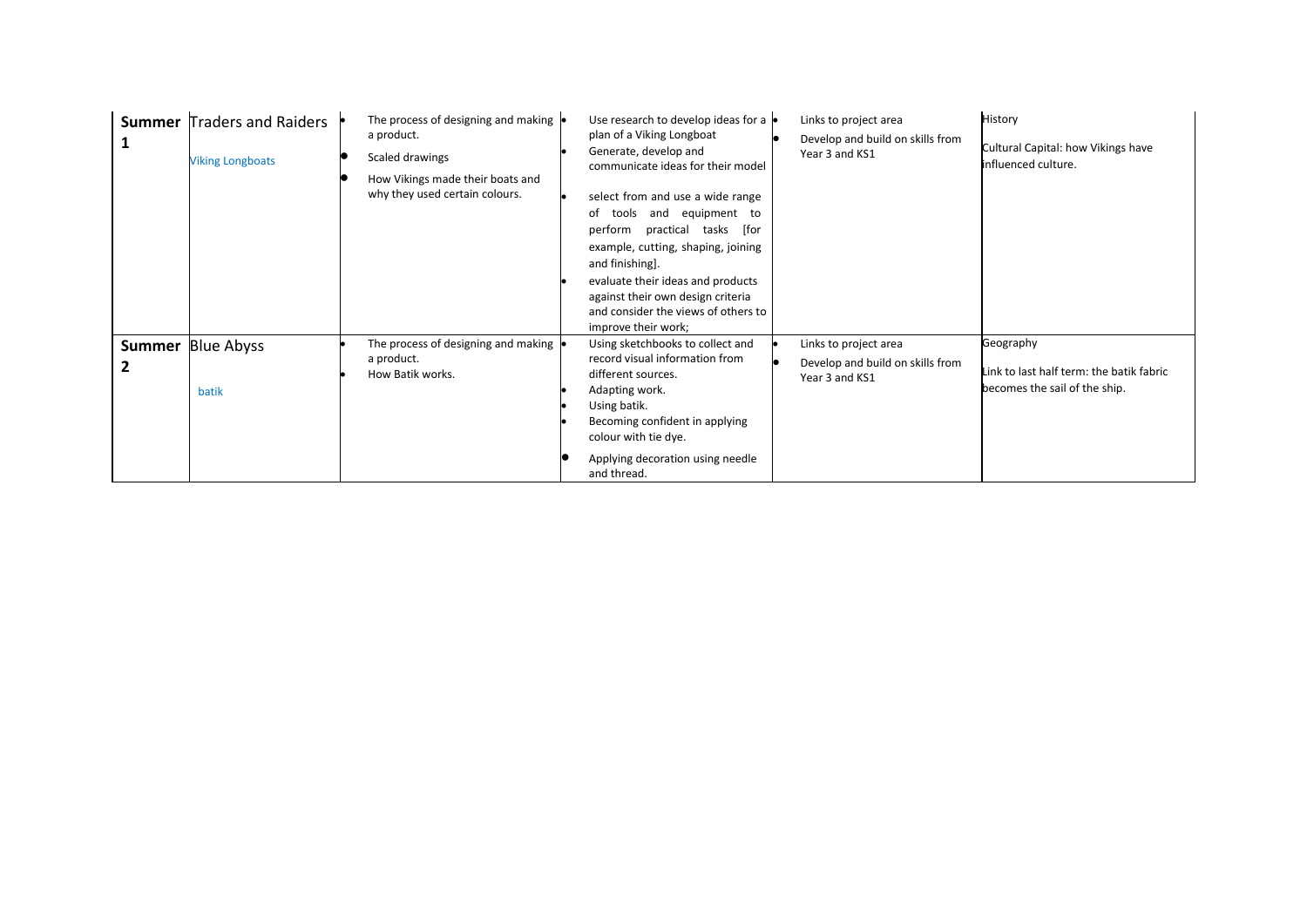| Term                     | Topic                                                    | Knowledge                                                                                                                              | <b>Skills</b>                                                                                                                                                                                                                                                                                                                               | Why                                                                            | Cross Curricular Links and                                                                                     |
|--------------------------|----------------------------------------------------------|----------------------------------------------------------------------------------------------------------------------------------------|---------------------------------------------------------------------------------------------------------------------------------------------------------------------------------------------------------------------------------------------------------------------------------------------------------------------------------------------|--------------------------------------------------------------------------------|----------------------------------------------------------------------------------------------------------------|
|                          |                                                          |                                                                                                                                        |                                                                                                                                                                                                                                                                                                                                             |                                                                                | Cultural Capital                                                                                               |
| Autumn<br>1              | WW1<br>Self-portraits                                    | Learn about various artists, their<br>styles, techniques and methods.                                                                  | paint a self-portrait in the style of<br>Canadian artist Sandra Silberzweig<br>draw and paint initial pop-art in the<br>style of Brazilian artist Romero<br><b>Britto</b><br>use shapes and images in collage to<br>represent personality, in the style<br>of Spanish artist Pablo Picasso                                                  | Learn about artists from different<br>countries visited in their WWI<br>topic. | Geography<br>History<br>Cultural Capital: artists from around the<br>world.                                    |
| Autumn<br>$\overline{2}$ | WW1<br>Self-portraits                                    | Learn about various artists, their<br>styles, techniques and methods.                                                                  | create a collaborative mosaic<br>poppy artwork in the style of<br>Antoni Gaudi<br>depict trench warfare in a<br>silhouette artwork in the style of<br>Augustin Edouart<br>create a collage of a local or family<br>hero who fought in The Great War                                                                                         | Learn about artists from different<br>countries visited in their WWI<br>topic. | Geography<br>History<br>Cultural Capital: artists from around the<br>world.                                    |
| Spring 1                 | The Normans<br>Norman inspired art                       | Knowledge of medieval paintings and $\bullet$<br>sketches, and Motte & Bailey castles,<br>tapestry and medieval weapons and<br>shields | Explore the use of colour and<br>texture<br>Make individual choices about the<br>suitability of equipment for a<br>particular purpose<br>Generate ideas through<br>discussions, annotated sketches,<br>diagrams and prototypes<br>Select appropriate tools, materials<br>and techniques for the given task<br>Evaluate own and others' work | Link to areas of their topic                                                   | History<br>Cultural Capital: The Normans and how<br>they have shaped and influenced the<br>world we live in.   |
| <b>Spring 2</b>          | <b>Ancient Egyptians</b><br><b>Egyptian inspired art</b> | Knowledge of Egyptians and their art<br>and history.                                                                                   | Sketching the Egyptian pyramids,<br>considering perspective<br><b>Collaging Egyptian Pharaohs</b><br><b>Painting Ancient Egyptians</b><br>hieroglyphs                                                                                                                                                                                       | Link to areas of their topic                                                   | History<br>Cultural Capital: The Egyptians and how<br>they have shaped and influenced the<br>world we live in. |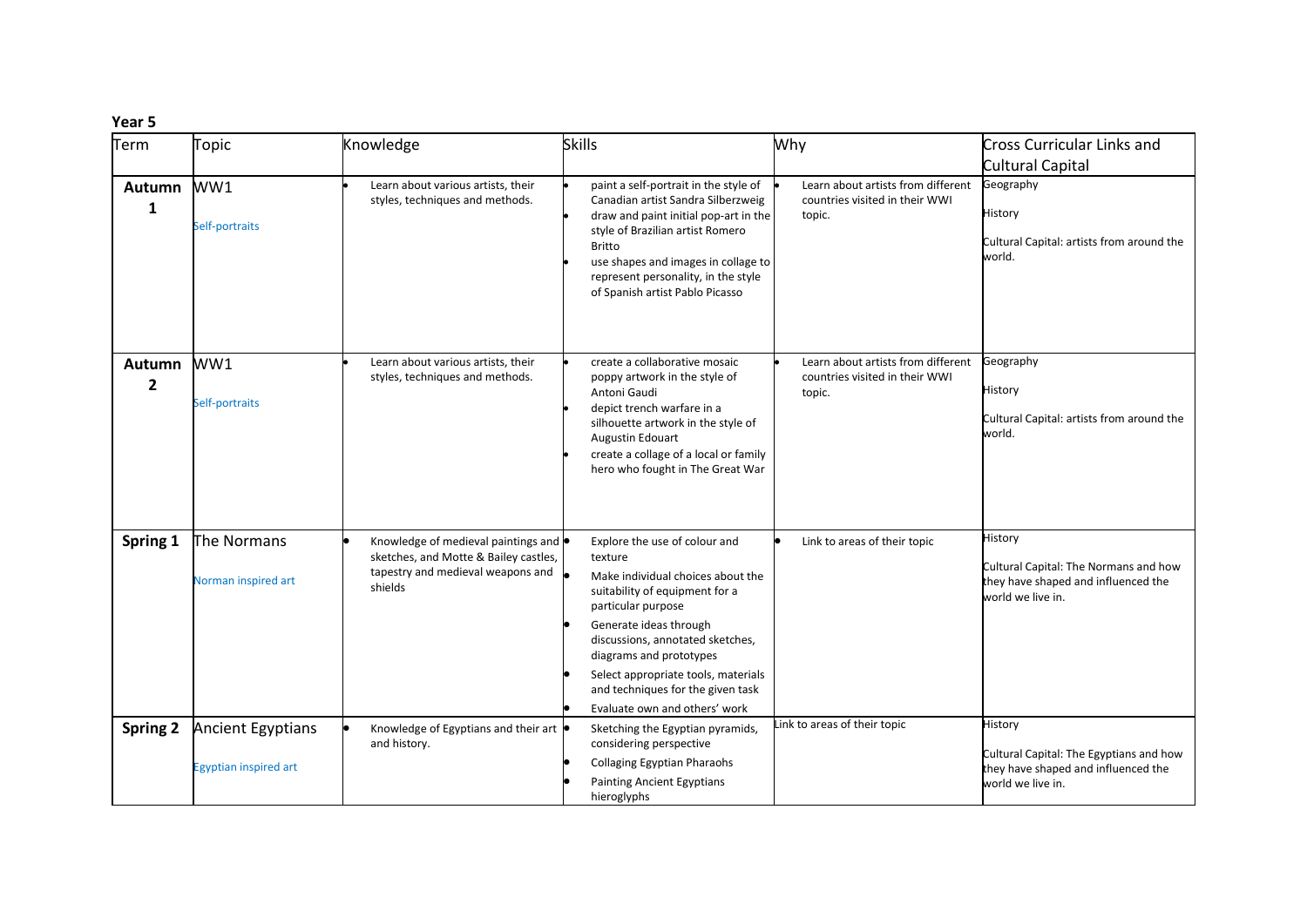|                                 |                                                                                       |                                                                                                                                                                                                                  | Creating 3D pyramids and other 3D<br>models<br>Designing and junk-modelling<br>Egyptian inspired sarcophaguses                                                                                                                                                                                                                                                |                              |                                                                 |
|---------------------------------|---------------------------------------------------------------------------------------|------------------------------------------------------------------------------------------------------------------------------------------------------------------------------------------------------------------|---------------------------------------------------------------------------------------------------------------------------------------------------------------------------------------------------------------------------------------------------------------------------------------------------------------------------------------------------------------|------------------------------|-----------------------------------------------------------------|
| Summer<br>1                     | We are Explorers<br>Art from Around the World<br>and complete DT and STEM<br>projects | Understand how mechanical systems<br>such as cams, pulleys or gears create<br>movement<br>Understand the process of design and<br>product making.                                                                | Use a wider range of materials and<br>components<br>Know how more complex electrical<br>circuits and components can be<br>used<br>Begin to measure and mark out<br>more accurately<br>Develop close observation skills<br>Generate ideas through<br>discussions, annotated sketches,<br>diagrams and prototypes<br>Discuss and review own and others'<br>work | Link to areas of their topic | Geography<br>Science<br>Cultural Capital: Art around the world. |
| <b>Summer</b><br>$\overline{2}$ | We are Explorers<br>Art from Around the World<br>and complete DT and STEM<br>projects | The importance and impact of the<br>background and foreground in a<br>piece of art<br>Understand the roles and purposes of<br>artists, crafts people and designers<br>working in different times and<br>cultures | Compare ideas, methods, and<br>approaches in artwork<br>Create sketches to record their<br>observations and use them to<br>review and revisit ideas.<br>Improve mastery of art & design<br>techniques, including drawing and<br>painting, with a range of materials                                                                                           | Link to areas of their topic | Geography<br>Science<br>Cultural Capital: Art around the world. |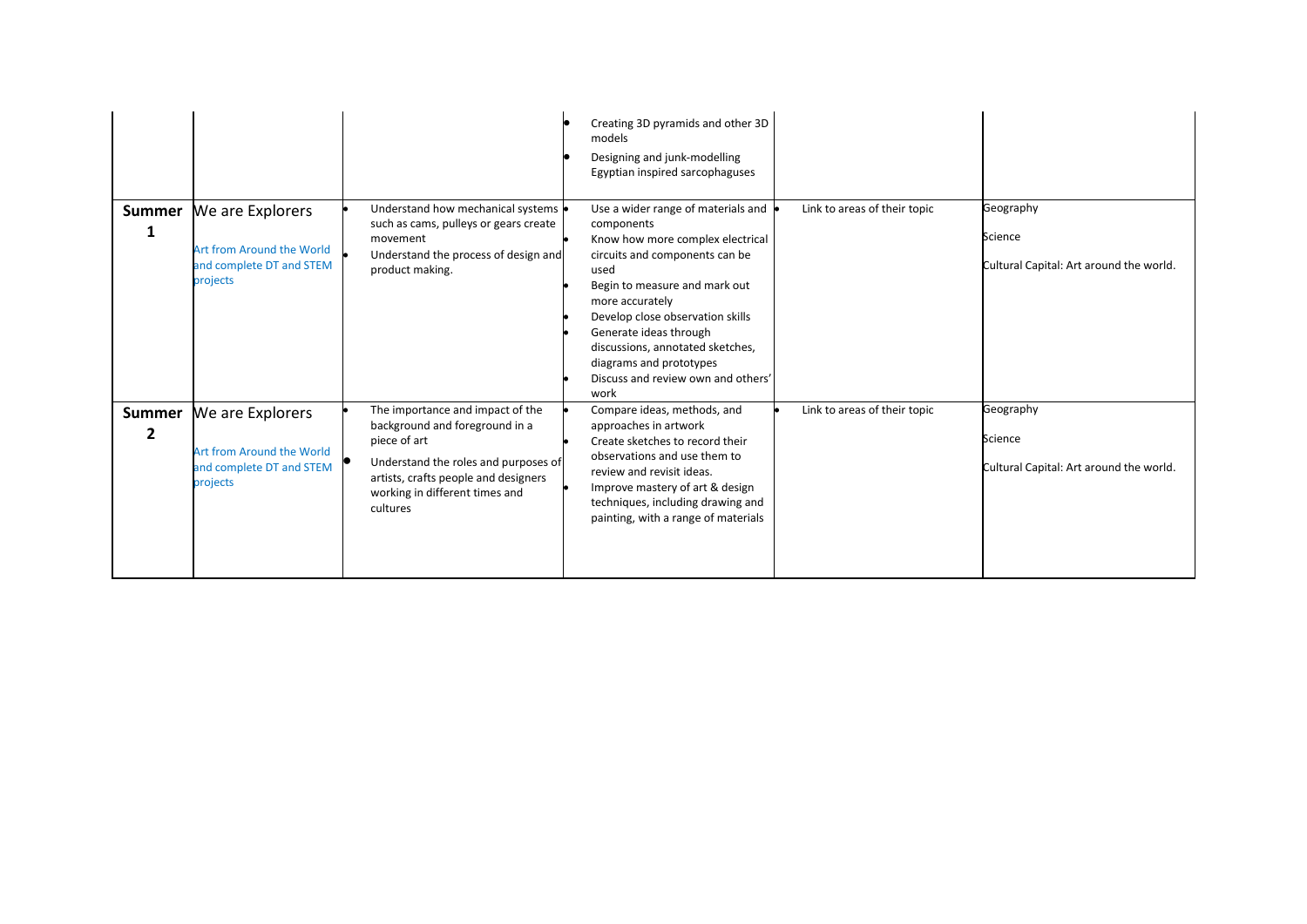| Term          | <b>Topic</b>                                                               | Knowledge                                                               | <b>Skills</b>                                                                                                                                                                                                                                                                                                               | Why                                                                                                    | <b>Cross Curricular Links and</b>                                                         |
|---------------|----------------------------------------------------------------------------|-------------------------------------------------------------------------|-----------------------------------------------------------------------------------------------------------------------------------------------------------------------------------------------------------------------------------------------------------------------------------------------------------------------------|--------------------------------------------------------------------------------------------------------|-------------------------------------------------------------------------------------------|
| <b>Autumn</b> | <b>WWII</b><br><b>WWII inspired art</b>                                    | Researching and finding out about<br>the war artist, John Piper         | Experimenting with the use of<br>different materials in our work<br>Choosing materials to express an<br>idea<br>Create sketches to record their<br>observations and use them to<br>review and revisit ideas.<br>Improve mastery of art & design<br>techniques, including drawing and<br>painting, with a range of materials | Learn about artists from different Geography<br>$\bullet$<br>countries visited in their WWII<br>topic. | <b>Cultural Capital</b><br>History<br>Cultural Capital: artists from around the<br>world. |
| <b>Autumn</b> | <b>WWII</b><br>Cooking                                                     | Cooking, cutting and combining<br>materials                             | Recognising the importance of<br>measuring ingredients accurately<br>Following recipe steps to make<br>healthy snacks and cakes<br>Evaluating outcomes and<br>recognising ways in which to<br>embellish or improve recipes                                                                                                  | Developing and refining the skills Geography<br>$\bullet$<br>linked to cooking.                        | Cultural capital: food from around the<br>world                                           |
| <b>Spring</b> | The Mayans and<br>Southern<br>Civilisations<br><b>Mediums of Mayan art</b> | Study artists like Donoso, Feliciano<br>Centurion and Clemencia Lucena. | Study the effect of light on an<br>object: focusing on artists like<br>Donoso, Feliciano Centurion and<br>Clemencia Lucena.<br>Experiment with tools and<br>materials<br>Critically existing art and use these<br>as inspiration.<br>Experimenting with weaving<br>techniques.                                              | Learn about artists from the<br>countries visited in their topic.                                      | Geography<br>History<br>Cultural Capital: artists from around the<br>world.               |
| <b>Summer</b> | <b>Ancient Greece</b><br><b>Mediums of Ancient Greek</b><br>art            | $\bullet$<br>Ancient Greek art                                          | explore ideas by selecting visual<br>and other information<br>manipulate processes to suit my<br>purpose                                                                                                                                                                                                                    | Learn about artists from the<br>countries visited in their topic.                                      | Geography<br>History<br>Cultural Capital: artists from around the<br>world.               |